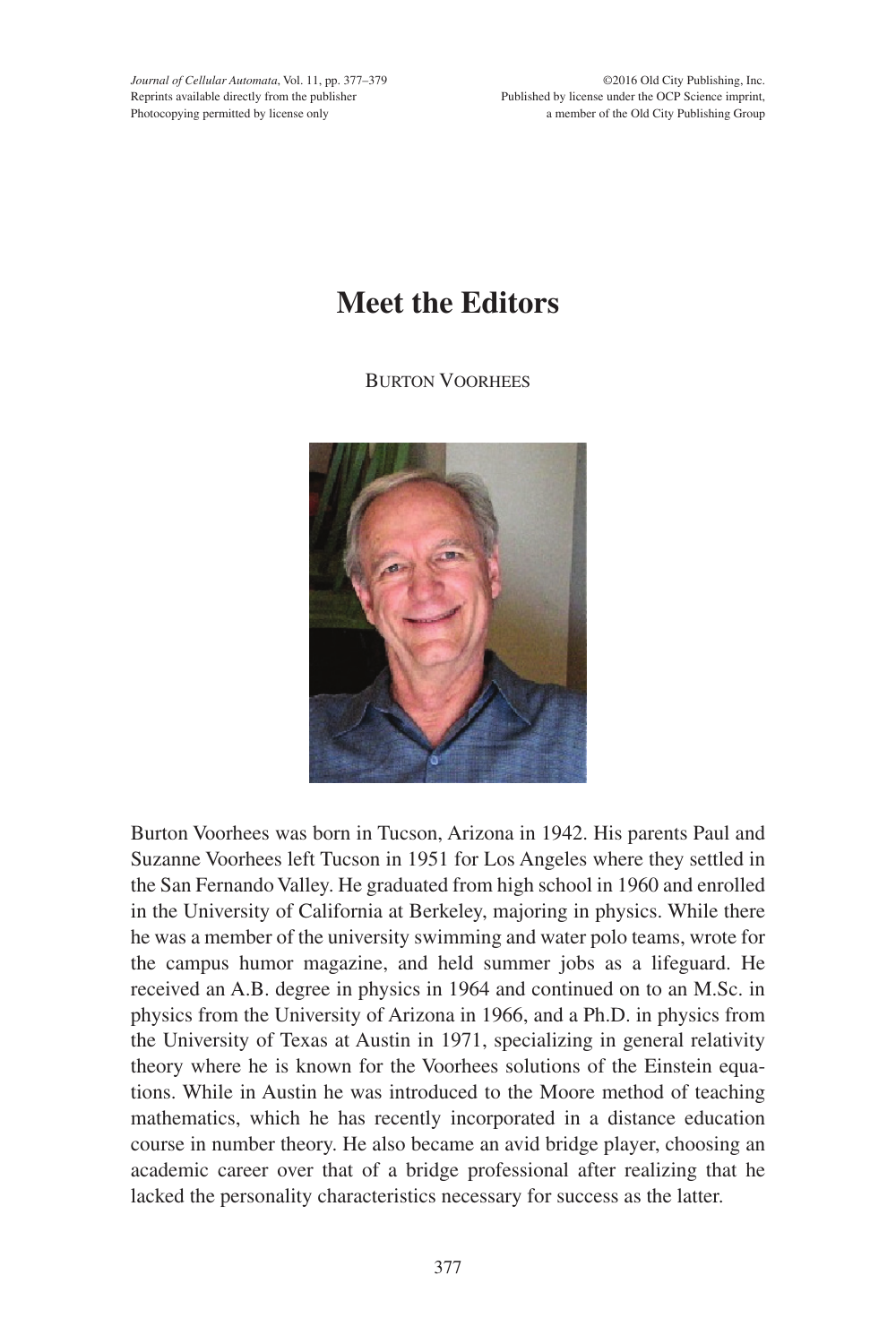His first academic appointment was as visiting assistant professor of physics and mathematics at Pars College in Tehran, Iran. This led to a life long interest in cultural differences in general and in Persian culture, and began his interest in collecting Persian rugs (his wife has told him that if he buys any more, they will have to go on the ceiling). It also led to an interest in the Afghan Sufi writer Idries Shah, whose work has strongly influenced much of his study outside the fields of physics and mathematics.

Following two years teaching in Iran, he returned to Austin to spend the summer of 1973 at the University of Texas Center for Relativity Theory before taking up a postdoctoral appointment in mathematics at the University of Alberta. There he branched out in research, working in mathematical biology and also working as a research assistant in the University of Alberta Center for Advanced Study in Theoretical Psychology, in which capacity he studied psychology, cultural psychology, and philosophy of science. In 1982 he was appointed as associate professor of mathematics at Athabasca University, Canada's premier distance education university. He became a full professor in 1987.

Also in 1987 he began work in the field of cellular automata and has become an international expert on additive cellular automata. More recently, he has worked with undergraduate students to develop simple simulation models of trade-off situations in complex systems; publishing papers on the trade-offs between stability and flexibility, and between quickness and accuracy of response in risk/reward situations. While correcting a typographical error in a textbook he was using to develop a course in evolutionary dynamics he become interested in the evolutionary dynamics of structured populations represented by directed graphs and developed a method for computation of fixation probabilities on directed graphs based on a simple system of linear equations. He retired at the end of 2014 and now lives with his wife Kinga in Victoria, British Columbia.

While in graduate school he discovered that the best place for serious work is a coffee shop and can be found most afternoons now in one of several near his home. He is currently working on several books, including a history of science from the perspective of cognitive science, and a book on the evolution of cooperation and altruism.

For recreation he travels, reads science fiction, swims, plays poker, tournament bridge, and spends far too much time on the internet. He has also begun a long-term project to paraphrase the Rubaiyat of Omar Khayyam in limerick form.

See all those bright well-educated guys Who give us answers to the hows and whys, Talk of this, talk of that Never stepping up to bat Nor sharing secrets of becoming wise.